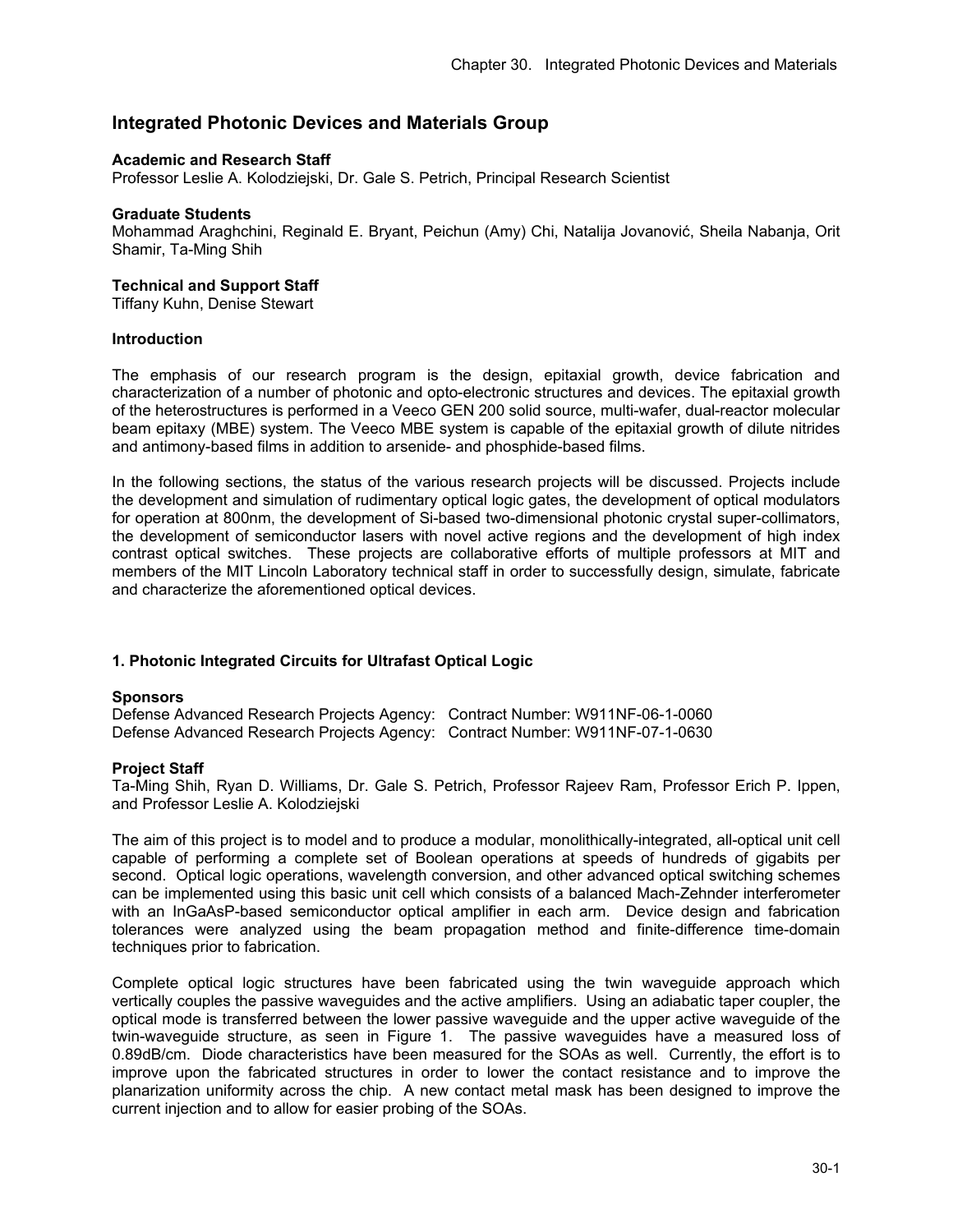

**Figure 1)** A scanning electron micrograph showing the active waveguide taper that is used to transfer the optical mode between the lower passive waveguide (lower right) and the upper active waveguide (upper left).

## **2. Ultra Broad Band Modulator Arrays**

## **Sponsors**

Defense Advanced Research Projects Agency: Contract Number: HR0011-05-C-0155

## **Project Staff**

Orit Shamir, Dr. Gale S. Petrich, Professor Franz X. Kaertner, Professor Erich P. Ippen and Professor Leslie A. Kolodziejski

To create an arbitrary optical waveform at wavelengths that are centered at 800nm, ultra broad band modulator arrays are required. Since these modulators are to operate around 800nm, the material choices are limited to relatively high Al content AlGaAs and to  $\ln_{0.5}(Ga_x Al_{1-x})_{0.5}P$  layers that are latticematched to GaAs. In addition, since GaAs absorbs light with a wavelength less than 870nm, the lower cladding layer of the modulator must be relatively thick in order to isolate the modulator from the GaAs substrate. To create the largest mode possible and to minimize the coupling loss, the index contrast between the waveguiding layers and the cladding layers should be minimized. To minimize the index contrast, a dilute waveguide structure in which thin layers of high index material are embedded in a low index material is employed. The resulting layered structure has an effective index slightly higher than the low index material and is determined by the layer thicknesses as well as the refractive index of the two materials that comprise the dilute waveguide.

The modular structure that was grown by molecular beam epitaxy is an  $Al_{0.8}Ga_{0.2}As$ -based structure in which the dilute waveguide consists of alternating layers of  $Al_{0.8}Ga_{0.2}As$  and InGaP. The structure is challenging in terms of the epitaxial growth. Although the use of  $\overline{A}I_{0.8}Ga_{0.2}As$  for the cladding layer minimized the lattice-mismatch problem, achieving high quality, high Al content AlGaAs cladding layers is difficult due to the low Al adatom mobility on the surface during growth. To minimize free carrier loss, P-I-N structures are employed in which the Si and Be dopants are graded from the contact layers to the dilute waveguide region. Photoluminescence (PL) measurements from the arsenide-based structure show a weak PL peak at ~650nm from the InGaP layers in the dilute waveguide. The  $Al_{0.8}Ga_{0.2}As$  and  $Al<sub>0.5</sub>Ga<sub>0.5</sub>As$  layers as well as the InAIP layers have indirect band gaps and hence do not exhibit photoluminescence. Due to the high etch selectivity between the arsenide and phosphide layers, the uppermost high index layer of the dilute waveguide also acts as an etch stop.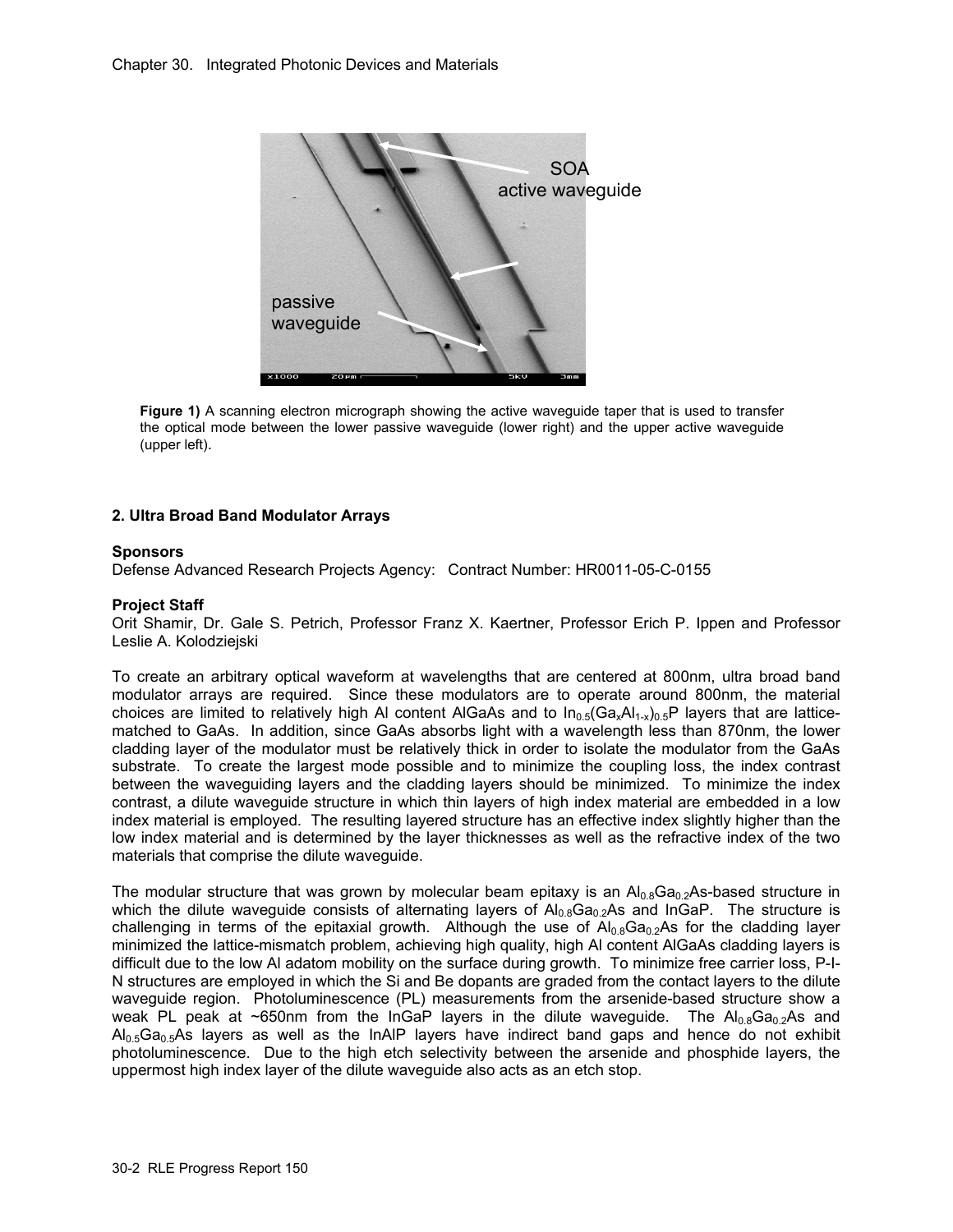In addition to this original structure, a second Metal-Oxide-Semiconductor-type structure has also been grown which differs from the previous design by the addition of two oxidized AlAs layers, enabling a strongly confined optical mode in the middle of the structure. The  $AI_xO_y$  layers will allow the device to be capable of withstanding higher operating voltages. Furthermore, the device can be unipolar. The structure also contains an InAlP etch stop to facilitate fabrication.

The optical properties of the dilute waveguide in both structures have been simulated using OptiBPM (Optiwave Corporation). The  $Al_{0.8}Ga_{0.2}As$ -based structure is designed to support a single optical mode within a 2 micron wide ridge waveguide; the fundamental mode for the arsenide-based structure is roughly 2μm x 1μm (W x H). The MOS-type structure is also designed to support a single optical mode, which is roughly 1.5  $\mu$ m x 1 $\mu$ m (W x H) as simulated by OptiBPM. If the dilute waveguide of the  $Al_{0.8}Ga_{0.2}As$ -based structure is not completely etched, due to the low index contrast of the dilute waveguide, the bending radius is quite large, on the order of a millimeter. Ultimately, the modulator will the incorporated into an array waveguide grating, therefore the loss needs to be considered.

A new self-aligned fabrication process, which defines both the passive devices and the powered modulators in the same step, has been developed that is compatible with both the MOS-type structure and the  $Al_{0.8}Ga_{0.2}As$ -based design. The only difference in the fabrication process is the addition of the AlAs oxidation step that is inserted after the reactive ion etching that is used to define the waveguides. The mask set associated with this process has been designed and fabricated. The mask set contains Mach Zehnder interferometer modulators of various lengths with multimode interference couplers or Ysplitters. The Mach Zehnder interferometer modulators as well as conventional modulators are oriented both parallel and perpendicular to the major flat of the 2" GaAs (100) wafers. The mask set also contains a variety of passive components such as Y-splitters, multimode interference couplers as well as straight and curved waveguides. Figure 1 shows the waveguide of the AlGaAs-based design that was reactiveion-etched using a HBr-plasma.

Arbitrary waveform generation is obtained by the phase and amplitude modulation of the individual frequency components within a frequency comb. Hence, optical wavelength demultiplexers and multiplexers are necessary for the spatial separation and recombination of wavelength components prior to and following modulation. Therefore, the structure and performance of arrayed waveguide gratings (AWG) have been modeled and a mask containing the AWG is currently being designed. The AWG has eight input and output waveguides that are each 2μm wide. As the input aperture of the free propagation region (FPR) is approached, the waveguide width gradually increases to 3μm over a length of 50μm. The output waveguides taper in width at the output aperture, scaling back from 3μm to 2μm over a similar length. Adjusting the waveguide width, allows the optical mode to smoothly transition from the confined waveguides to the dispersive free propagation region. The thirty waveguides in the phased array section similarly taper from a width of 4μm to 3μm. At the first FPR output, where the waveguides are 4μm wide, there is no space between the waveguides, encouraging full transmission of the diffracted power from the first FPR to the phased array waveguides and on to the second FPR. The AWG is designed and simulated to have 10 GHz channel spacing with -30dB to -40dB of optical cross-talk between output waveguides.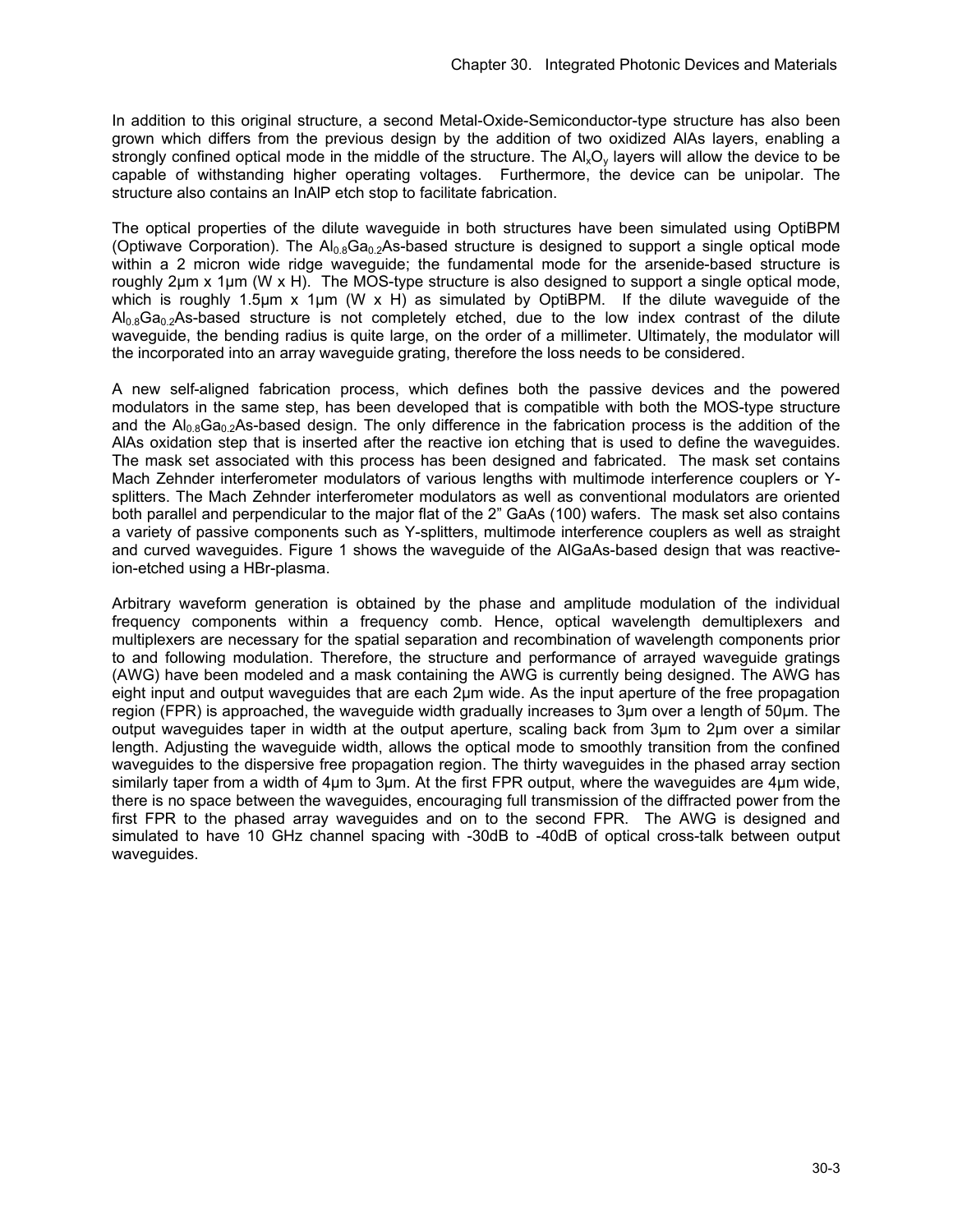

**Figure 1)** Scanning electron micrograph of an etched passive ridge of the  $Al_{0.8}Ga_{0.2}As$  and InGaP P-I-N structure for waveguide loss measurements.

# **3. Super-collimation of Light within Photonic Crystal Slabs**

#### **Sponsor**

National Science Foundation Award Number DMR-02-13282 MARCO Interconnect Focus Center, Subcontract from Georgia Institute of Technology Contract Number B-12-M06-52 Wide Net Technology Award Number: 014-337-001

## **Project Staff**

Andre Kurs, Ta-Ming Shih, Marcus Dahlem, Dr. Gale S. Petrich, Professor Marin Soljacic, Professor Erich P. Ippen, Professor Leslie A. Kolodziejski, Dr. Katherine Hall and Dr. Morris Kessler

Super-collimation (SC) is the propagation of light without diffraction using the intrinsic properties of photonic crystals (PhCs). Successful fabrication and measurement of SC have been achieved for planar PhCs composed of silicon rods as well as air holes etched into silicon. The super-collimating PhC is fabricated on a silicon-on-insulator (SOI) wafer. The low-index  $SiO<sub>2</sub>$  layer is used to minimize radiation loss into the high-index silicon substrate. The rods are defined using interference lithography and pattern transfer is achieved using reactive ion etching (RIE). Infrared images of the light that is scattered normal to the plane of the super-collimator that is composed of Si-rods on a SOI wafer are shown in Figure 1. Super-collimation is observed at a wavelength of 1530nm.



**Figure 1)** Plan-view infrared images showing the wavelength dependence of the propagating beam inside the two-dimensional-slab PhC that is composed of Si rods. The optimal wavelength of SC is close to 1530nm and the beam diverges for non-optimal wavelengths.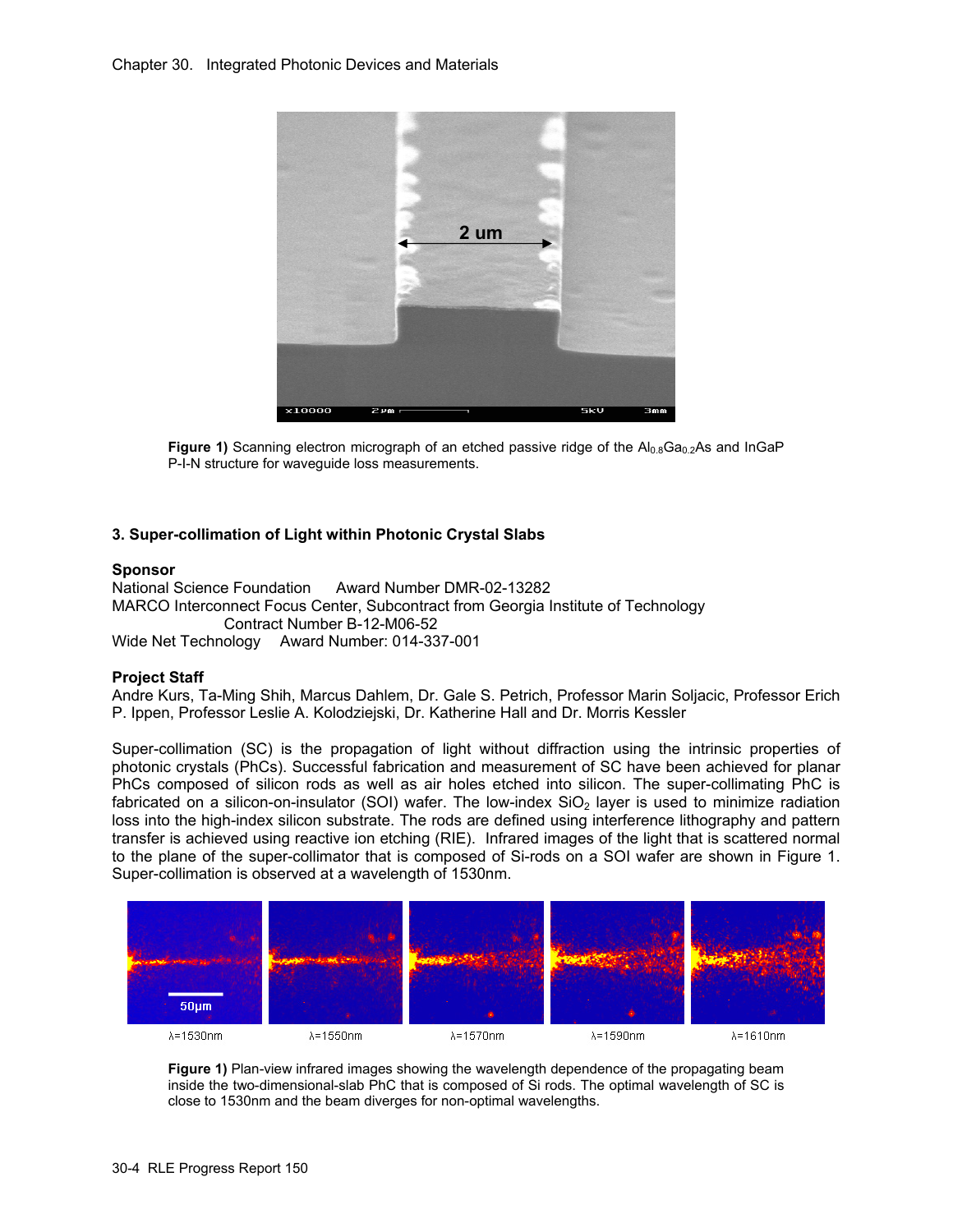In principle, creating a beam which does not diverge for long distances is possible by making the distribution of the beam's constituent eigenmodes sufficiently narrow in k-space, i.e. as the beam approaches a single Bloch mode or plane wave. On the other hand, a super-collimator allows for nearly divergent-less propagation for beam widths only a few times the lattice constant of the PhC. A method of exploring the design space for super-collimating devices has been developed, and is shown in Figure 2, which plots the SC length as a function of wavelength and initial beam width for PhCs that are composed of Si rods as well as PhCs that are composed of air holes in a Si slab. As shown in Figure 2, the bandwidth for super-collimation for the photonic crystal of holes is wider than the bandwidth for that of rods. Hence, depending on the application, a photonic crystal that is composed of air holes may be more suitable than a photonic that is composed of dielectric rods.



**Figure 2)** The logarithm of the super collimation length as a function of initial beam waist and wavelength, for a PhC (left) that is composed of a square lattice of silicon rods in air on  $SiO<sub>2</sub>$  (with dimensions  $a = 437.5$ nm,  $r = 125$ nm, and  $h = 700$ nm), for which the super-collimating modes are TM-like, and a PhC (right) that is composed of a square lattice of air holes in silicon on  $SiO<sub>2</sub>$  (with dimensions  $a = 350$ nm,  $r = 105$ nm, and  $h = 205$ nm), for which the super-collimating modes are TElike.

## **4. Electrically-Activated Nanocavity Laser using One-Dimensional Photonic Crystals**

#### **Sponsors**

National Science Foundation: Award Number DMR-02-13282

## **Project Staff**

Sheila Nabanja, Dr. Gale S. Petrich, and Professor Leslie A. Kolodziejski

Quantum-dot (QD) heterostructure lasers are a type of semiconductor laser that utilize quantum dots as the active media within the light-emitting region. Quantum dots are semiconductor nanocrystals of narrow band-gap material that are embedded in a wider band-gap material. The use of molecular beam epitaxy for the growth of highly lattice-mismatched III-V semiconductor materials has made the self-assembly of these structures possible. Due to the strong three-dimensional carrier confinement, devices that employ quantum dots have unique capabilities that are otherwise practically unachievable with bulk semiconductors, or even with quantum well structures.

One of the significant benefits of exploiting quantum effects in QD semiconductor lasers is to achieve lower threshold current densities. A reduction in the threshold current density is a direct result of the reduction in the translational degrees of freedom of the charge carriers (electrons and holes) thereby leading to an increase in the density of states of the charge carriers near the band edges. Another important benefit is that the threshold current density in QD lasers is unaffected by temperatures up to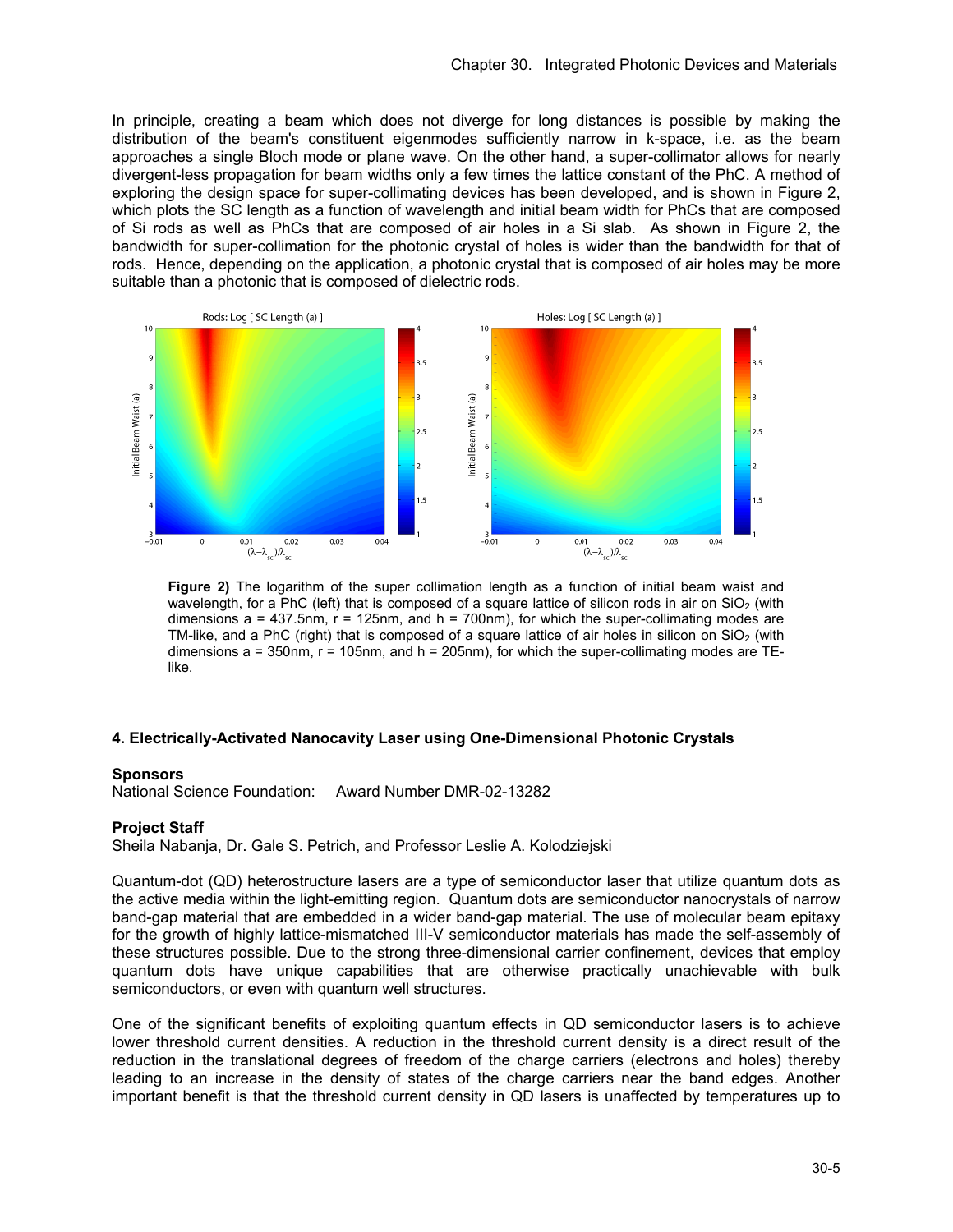about 300K since the carriers can only be thermally excited to a very limited number of these well-spaced energy levels within the quantum dots.

The goal of this work is to design and fabricate semiconductor lasers with novel quantum dot layers in the active region. The use of a separate confinement heterostructure will allow for electrical confinement while optical confinement will be achieved by means of ridge waveguides and index contrast. The semiconductor laser consists of epitaxially-grown layers of both doped and undoped semiconductor on n-GaAs substrate (Figure 1).



**Figure 1)** Structure of a semiconductor laser (sample VA55) with an active region consisting of seven In<sub>0.15</sub>Ga<sub>0.85</sub>As quantum wells with embedded InAs quantum dots and Al<sub>0.34</sub>Ga<sub>0.66</sub>As cladding layers.

In order to determine the etch depths that will yield the most single-mode lasers from the available maskdefined ridge widths, optical simulations have been performed using Optiwave's beam propagation software. The simulations have been carried out for ridge widths of 1.5 um to 30 um and ridge depths ranging from 0.05µm to 1.45µm for the laser structure that is shown in Figure 1.

Ridge waveguide lasers from sample VA55 are currently near completion. The front-end fabrication processes have included photolithography to define etch masks, a reactive ion etch and a wet etch of the arsenide-based material to create the ridges, a planarization step and then finally ohmic contact patterning. The remaining back-end processing includes lapping and metal evaporation.

Work has been done in determining a repeatable method to mount, lap and dismount wafers without introducing any damage to fully-processed devices. This work has included determining the bonding wax and grit size to use during lapping as well as establishing a reliable lapping technique.

Ultimately, the lasers will require characterization and to that end, a characterization setup has been designed. A laser diode driver will feed current continuously or in a pulsed mode to the contacts through a probe and the output light will be efficiently coupled through a multi-mode fiber to an optical spectrum analyzer (OSA) where the electroluminescence spectra will be analyzed. The influence of temperature on device performance will be investigated. The temperature of the device will be varied using a thermoelectric (TE) cooler on which the laser will be mounted. The use of interchangeable InGaAs and PbS detectors will allow for a versatile detection system with good sensitivity for emission wavelengths less than 2.5µm.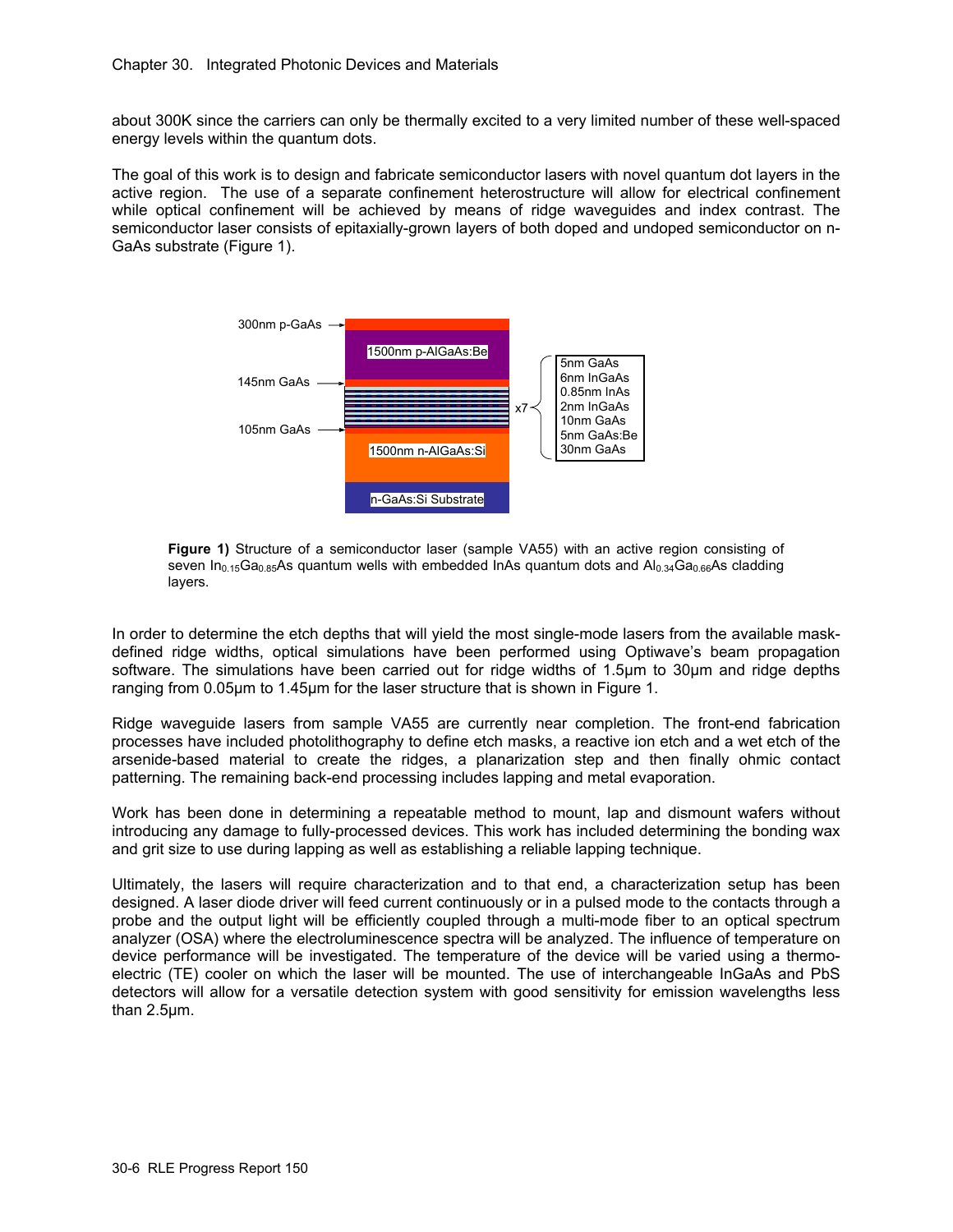## **5. Nanoelectromechanically-Actuated Submicron Optical Switches**

**Sponsors:**<br>National Science Foundation Award Number DMR-02-13282

## **Project Staff**

Reginald E. Bryant, Dr. Gale S. Petrich, and Professor Leslie A. Kolodziejski

The demand for speed, access, and data delivery over the Internet initially fueled the development of photonic integrated chip (PIC) technology. PIC technology held the promise of being able to fully leverage underutilized fiber bandwidth while simultaneously increasing network flexibility and efficiency. Incidentally, the inherent qualities of PIC technology envisaged new applications of interest outside of its intended purpose. Specifically, PIC technology found use in so-called lab-on-a-chip applications where evanescent fields are used to interrogate chemical and biological environments for drug discovery, chemical detection and protein characterization. Moreover PIC technology has been identified as the technology to supplant bandwidth-limited copper wires in order to better serve high-speed central processing units (CPU) communication in state-of-the-art computer systems.

A five-generation family of planar, electromechanically-reconfigurable, high-index-contrast optical switches was developed in order to further extend the functionality of PIC technology. A family of mechanical switches were designed to operate at  $\lambda_0$ =1550nm with desired per device loss of less than 0.3dB, isolation and cross-talk less than -30dB, and bandwidths greater than 100nm. Although these figures of merit for the mechanical optical switches may preclude their use in very large scale integration applications, these optical switches are more than capable of meeting the needs of small scale integration as well as being useful in applications that do not require premium signal-fidelity. On the other hand, these reconfigurable optical switches can be tailored for use in switching fabrics with the monolithic integration of waveguide-based optical amplifiers. Furthermore, switching fabrics that are based on planar electromechanical optical switches, can either be used for broadband switching as-is or for wavelengthspecific switching with the monolithic integration of arrayed waveguide gratings.

The family of planar, electromechanically-reconfigurable, high-index-contrast optical switches rely on buttcoupling, directional-coupling, and adiabatic-coupling in order to facilitate the transfer of light between waveguides; electromechanical parallel plate actuators facilitate the spatial reconfiguration of the waveguides. In particular, the in-plane adiabatic directional-coupler switch (generation 5 of the family of switches) features electromechanical switching for a variety of waveguide-based devices (e.g., lasers, biologically-functionalized waveguides) without imposing design restrictions (e.g., doping levels, material alloy compositions) on the waveguide structure. In general, all of the generations of switches can be implemented in a variety of material systems with the only requirement being that the chosen material system has a high-index of refraction (n~3).

## **6. Mid-IR Light Sources**

**Sponsors:**  Alfaisal University Award Number: 014-767-001

## **Project Staff**

Peichun (Amy) Chi, Dr. Gale S. Petrich, and Professor Leslie A. Kolodziejski

Interest in light sources emitting in the mid-infrared (MIR) wavelength region (2-5μm) is growing due to their use in telecommunication and molecular spectroscopy applications. The former takes advantage of an atmospheric transparent window for MIR wavelengths and the latter due to the strong absorption lines of certain carbon-based and polluting gases. The goal of this project is to fabricate a room temperature, continuous wave, antimony-based laser and use this light source in photo-acoustic spectroscopy system for the detection of trace amounts of volatile impurities in petrochemicals.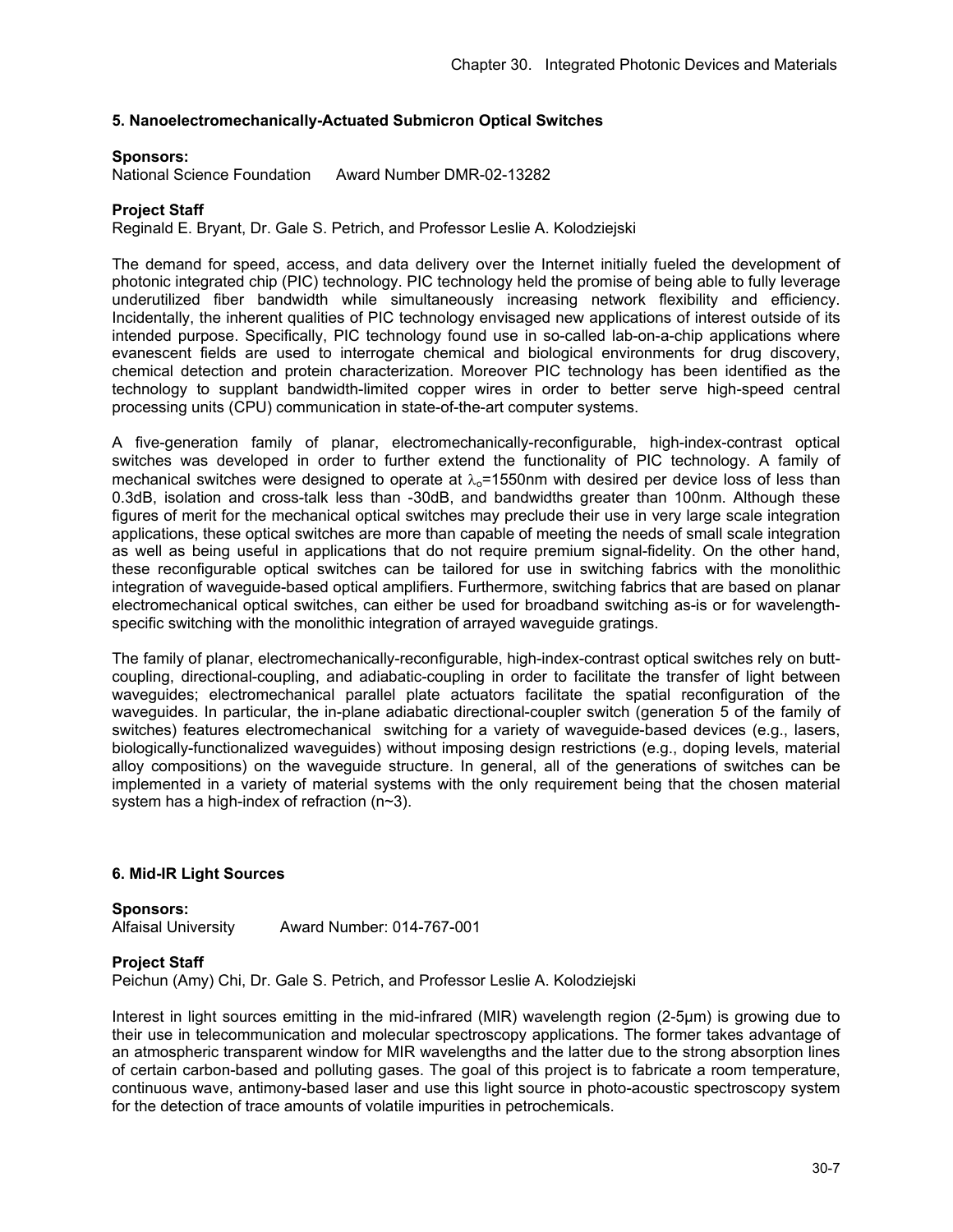For quantum well semiconductor lasers, the wavelength is a function of well width, valence and conduction band offsets, carrier effective mass, and the band gap of the quantum well material. Hence, simulations were performed to determine the quaternary alloy compositions and the relative thicknesses of the quantum wells and barriers in order to achieve the desired wavelength. Apart from the active region, adjusting the cladding layer thickness also allows the optical mode, the confinement factor and loss to be varied. The following laser structure (see Figure 1) provides emission near 2.3μm based on MATLAB simulations:

A n-type GaSb buffer, a 100nm-thick n-type layer graded from GaSb to  $Al_{0.9}Ga_{0.1}As_{0.07}Sb_{0.93}$ , a 2µm thick  $Al_{0.9}Ga_{0.1}As_{0.07}Sb_{0.93}$  n-type cladding layer, an 800nm active region containing multiple  $In<sub>0.35</sub>Ga<sub>0.65</sub>As<sub>0.11</sub>Sh<sub>0.89</sub>$  quantum wells that are 10.5nmthick and 1.4% compressively strained, barriers and separate confinement layers that are composed of  $Al_{0.25}Ga_{0.75}As_{0.02}Sb_{0.98}$ , a 2µm thick  $Al_{0.9}Ga_{0.1}As_{0.07}Sb_{0.93}$  p-type cladding layer, a 100 nm-thick p-type layer graded from  $Al_{0.9}Ga_{0.1}As_{0.07}Sb_{0.93}$  to GaSb, and finally 300 nm–thick p+- GaSb cap layer.

| p <sup>+</sup> -GaSb capping                                                                                                       | 300nm              |
|------------------------------------------------------------------------------------------------------------------------------------|--------------------|
| p-grading                                                                                                                          | 100 <sub>nm</sub>  |
| p-Al <sub>os</sub> Ga <sub>nd</sub> As <sub>ooz</sub> Sb <sub>oss</sub> cladding 2um                                               |                    |
| $\text{Al}_{0.25}\text{Ga}_{0.75}\text{As}_{0.02}\text{Sb}_{0.98}$ WG                                                              | 354nm              |
| $In_{0.35}Ga_{0.65}As_{0.11}Sb_{0.89}$ QW $-$                                                                                      | 10.5 <sub>nm</sub> |
| $\text{Al}_{925}\text{Ga}_{975}\text{As}_{992}\text{Sb}_{998}$ barrier                                                             | 30 <sub>nm</sub>   |
| $In_{0.35}Ga_{0.85}As_{0.11}Sb_{0.89}$ QW                                                                                          | 10.5 <sub>nm</sub> |
| $\mathsf{Al}_{\mathsf{0.25}}\mathsf{Ga}_{\mathsf{0.75}}\mathsf{As}_{\mathsf{0.02}}\mathsf{Sb}_{\mathsf{0.98}}$ barrier             | 30 <sub>nm</sub>   |
| $In_{0.35}Ga_{0.65}As_{0.11}Sb_{0.89}$ QW                                                                                          | 10.5 <sub>nm</sub> |
| $\mathsf{Al}_{\mathsf{0.25}}\mathsf{Ga}_{\mathsf{0.75}}\mathsf{As}_{\mathsf{0.02}}\mathsf{Sb}_{\mathsf{0.98}}\mathsf{W}\mathsf{G}$ | 354nm              |
| n-Al <sub>os</sub> Ga <sub>o 1</sub> As <sub>ooz</sub> Sb <sub>oss</sub> cladding 2um                                              |                    |
| n-grading                                                                                                                          | 100 <sub>nm</sub>  |
| n-GaSb substrate                                                                                                                   | 350um              |

**Figure 1)** A schematic of a laser structure with an emission wavelength near 2.3 μm

Currently, the molecular beam epitaxial growth conditions that are necessary to grow the aforementioned laser structure are being determined. The MBE growth conditions include the substrate temperature, V/III flux ratio, and growth rate. Each quaternary film will be characterized after growth using the high resolution x-ray diffractometer in the Center for Material Science and Engineering (CMSE) to determine the layer composition, the layer thickness, the surface roughness, and lattice relaxation. The surface roughness can also be determined by using an atomic force microscope (AFM) and/or a scanning electron microscope (SEM); the composition will also be confirmed by Auger Electron Spectroscopy (AES). The MBE growth conditions can be optimized by measuring the full-width at half-maximum of the photoluminescence and/or x-ray diffraction peaks. Optical and electrical properties will be measured by photoluminescence, ellipsometry and Hall measurements.